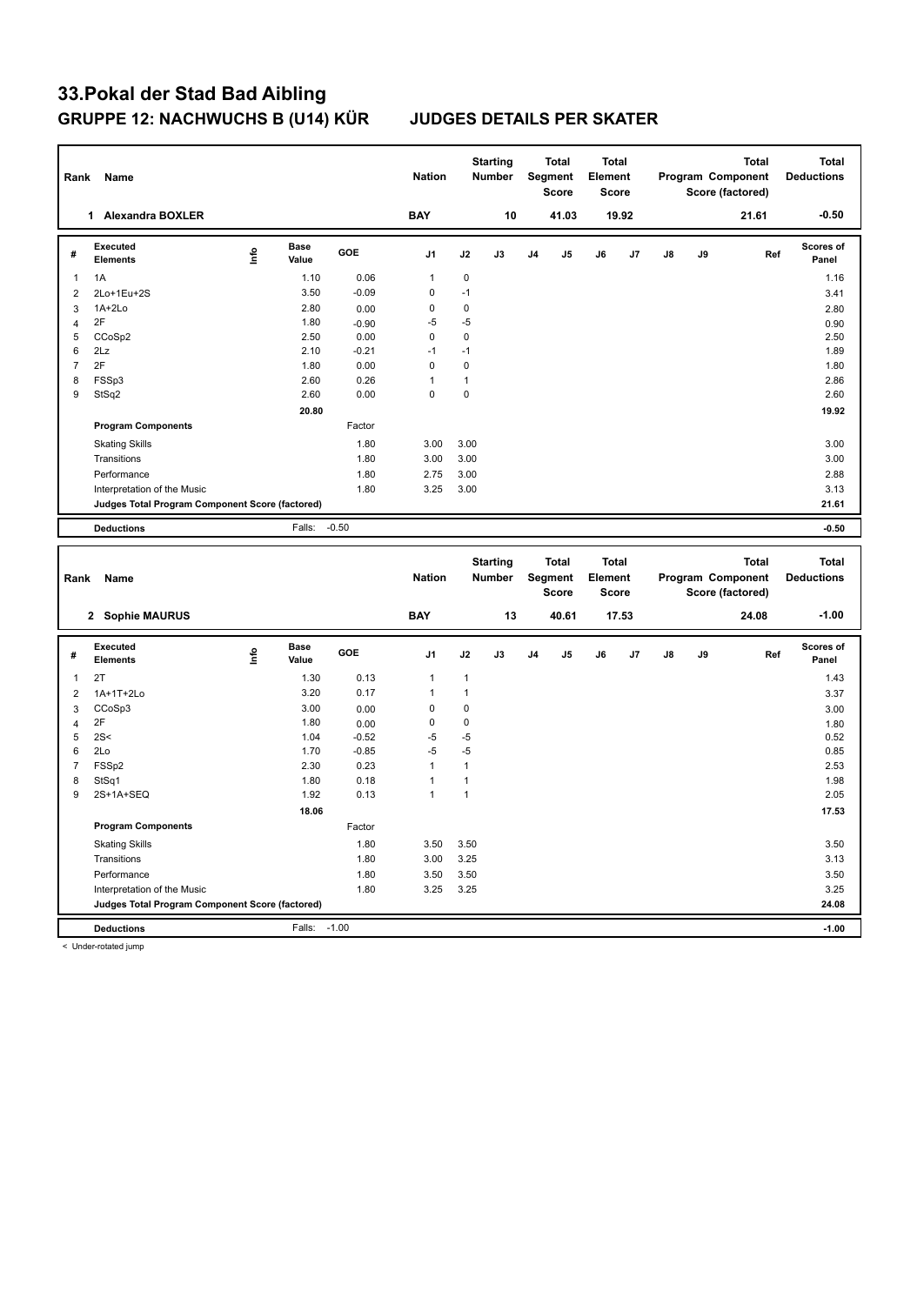| Rank           | Name                                            |      |                      |            | <b>Nation</b>  |             | <b>Starting</b><br><b>Number</b> |                | <b>Total</b><br>Segment<br>Score | Total<br>Element<br>Score |                |    |    | <b>Total</b><br>Program Component<br>Score (factored) | Total<br><b>Deductions</b> |
|----------------|-------------------------------------------------|------|----------------------|------------|----------------|-------------|----------------------------------|----------------|----------------------------------|---------------------------|----------------|----|----|-------------------------------------------------------|----------------------------|
|                | <b>Yuma YANAGITANI</b><br>3                     |      |                      |            | <b>BAY</b>     |             | $\overline{2}$                   |                | 38.29                            |                           | 16.68          |    |    | 21.61                                                 | 0.00                       |
| #              | Executed<br><b>Elements</b>                     | ١nfo | <b>Base</b><br>Value | <b>GOE</b> | J <sub>1</sub> | J2          | J3                               | J <sub>4</sub> | J5                               | J6                        | J <sub>7</sub> | J8 | J9 | Ref                                                   | Scores of<br>Panel         |
| 1              | 2T                                              |      | 1.30                 | $-0.13$    | $-1$           | $-1$        |                                  |                |                                  |                           |                |    |    |                                                       | 1.17                       |
| 2              | 1A+1Eu+2S                                       |      | 2.90                 | $-0.07$    | $\mathbf 0$    | $-1$        |                                  |                |                                  |                           |                |    |    |                                                       | 2.83                       |
| 3              | CCoSp2                                          |      | 2.50                 | 0.38       | $\overline{2}$ | 1           |                                  |                |                                  |                           |                |    |    |                                                       | 2.88                       |
| 4              | 1A                                              |      | 1.10                 | 0.00       | $\mathbf 0$    | $\mathbf 0$ |                                  |                |                                  |                           |                |    |    |                                                       | 1.10                       |
| 5              | 2T                                              |      | 1.30                 | 0.00       | 0              | 0           |                                  |                |                                  |                           |                |    |    |                                                       | 1.30                       |
| 6              | $2S + 2T^*$                                     |      | 1.30                 | 0.00       | 0              | 0           |                                  |                |                                  |                           |                |    |    |                                                       | 1.30                       |
| $\overline{7}$ | 2Lo                                             |      | 1.70                 | $-0.26$    | $-2$           | $-1$        |                                  |                |                                  |                           |                |    |    |                                                       | 1.44                       |
| 8              | FCSSp3                                          |      | 2.60                 | 0.26       | $\overline{1}$ |             |                                  |                |                                  |                           |                |    |    |                                                       | 2.86                       |
| 9              | StSq1                                           |      | 1.80                 | 0.00       | 0              | 0           |                                  |                |                                  |                           |                |    |    |                                                       | 1.80                       |
|                |                                                 |      | 16.50                |            |                |             |                                  |                |                                  |                           |                |    |    |                                                       | 16.68                      |
|                | <b>Program Components</b>                       |      |                      | Factor     |                |             |                                  |                |                                  |                           |                |    |    |                                                       |                            |
|                | <b>Skating Skills</b>                           |      |                      | 1.80       | 2.75           | 3.25        |                                  |                |                                  |                           |                |    |    |                                                       | 3.00                       |
|                | Transitions                                     |      |                      | 1.80       | 2.75           | 3.00        |                                  |                |                                  |                           |                |    |    |                                                       | 2.88                       |
|                | Performance                                     |      |                      | 1.80       | 3.00           | 3.00        |                                  |                |                                  |                           |                |    |    |                                                       | 3.00                       |
|                | Interpretation of the Music                     |      |                      | 1.80       | 3.00           | 3.25        |                                  |                |                                  |                           |                |    |    |                                                       | 3.13                       |
|                | Judges Total Program Component Score (factored) |      |                      |            |                |             |                                  |                |                                  |                           |                |    |    |                                                       | 21.61                      |
|                | <b>Deductions</b>                               |      |                      |            |                |             |                                  |                |                                  |                           |                |    |    |                                                       | 0.00                       |

\* Invalid element

| Rank | Name                                            |   |                      |         | <b>Nation</b> |           | <b>Starting</b><br><b>Number</b> |                | <b>Total</b><br>Segment<br><b>Score</b> | <b>Total</b><br>Element<br><b>Score</b> |       |               |    | <b>Total</b><br>Program Component<br>Score (factored) | Total<br><b>Deductions</b> |
|------|-------------------------------------------------|---|----------------------|---------|---------------|-----------|----------------------------------|----------------|-----------------------------------------|-----------------------------------------|-------|---------------|----|-------------------------------------------------------|----------------------------|
|      | <b>Emilia BURGARDT</b><br>4                     |   |                      |         | <b>BAY</b>    |           | 12                               |                | 36.32                                   |                                         | 13.41 |               |    | 23.41                                                 | $-0.50$                    |
| #    | Executed<br><b>Elements</b>                     | ۴ | <b>Base</b><br>Value | GOE     | J1            | J2        | J3                               | J <sub>4</sub> | J5                                      | J6                                      | J7    | $\mathsf{J}8$ | J9 | Ref                                                   | <b>Scores of</b><br>Panel  |
| 1    | 1A+1Eu+1F                                       |   | 2.10                 | 0.00    | 0             | 0         |                                  |                |                                         |                                         |       |               |    |                                                       | 2.10                       |
| 2    | 2T                                              |   | 1.30                 | 0.00    | $\mathbf 0$   | $\pmb{0}$ |                                  |                |                                         |                                         |       |               |    |                                                       | 1.30                       |
| 3    | 2S                                              |   | 1.30                 | $-0.07$ | $-1$          | $\pmb{0}$ |                                  |                |                                         |                                         |       |               |    |                                                       | 1.23                       |
| 4    | CCoSp2                                          |   | 2.50                 | $-0.13$ | 0             | $-1$      |                                  |                |                                         |                                         |       |               |    |                                                       | 2.37                       |
| 5    | 2T                                              |   | 1.30                 | 0.00    | $\mathbf 0$   | 0         |                                  |                |                                         |                                         |       |               |    |                                                       | 1.30                       |
| 6    | 2S                                              |   | 1.30                 | $-0.65$ | $-5$          | $-5$      |                                  |                |                                         |                                         |       |               |    |                                                       | 0.65                       |
| 7    | FCSpB                                           |   | 1.60                 | $-0.32$ | $-2$          | $-2$      |                                  |                |                                         |                                         |       |               |    |                                                       | 1.28                       |
| 8    | StSqB                                           |   | 1.50                 | 0.08    | $\mathbf{1}$  | 0         |                                  |                |                                         |                                         |       |               |    |                                                       | 1.58                       |
| 9    | $1A+1Lo$                                        |   | 1.60                 | 0.00    | $\mathbf 0$   | 0         |                                  |                |                                         |                                         |       |               |    |                                                       | 1.60                       |
|      |                                                 |   | 14.50                |         |               |           |                                  |                |                                         |                                         |       |               |    |                                                       | 13.41                      |
|      | <b>Program Components</b>                       |   |                      | Factor  |               |           |                                  |                |                                         |                                         |       |               |    |                                                       |                            |
|      | <b>Skating Skills</b>                           |   |                      | 1.80    | 3.25          | 3.50      |                                  |                |                                         |                                         |       |               |    |                                                       | 3.38                       |
|      | Transitions                                     |   |                      | 1.80    | 3.00          | 3.00      |                                  |                |                                         |                                         |       |               |    |                                                       | 3.00                       |
|      | Performance                                     |   |                      | 1.80    | 3.25          | 3.25      |                                  |                |                                         |                                         |       |               |    |                                                       | 3.25                       |
|      | Interpretation of the Music                     |   |                      | 1.80    | 3.50          | 3.25      |                                  |                |                                         |                                         |       |               |    |                                                       | 3.38                       |
|      | Judges Total Program Component Score (factored) |   |                      |         |               |           |                                  |                |                                         |                                         |       |               |    |                                                       | 23.41                      |
|      | <b>Deductions</b>                               |   | Falls:               | $-0.50$ |               |           |                                  |                |                                         |                                         |       |               |    |                                                       | $-0.50$                    |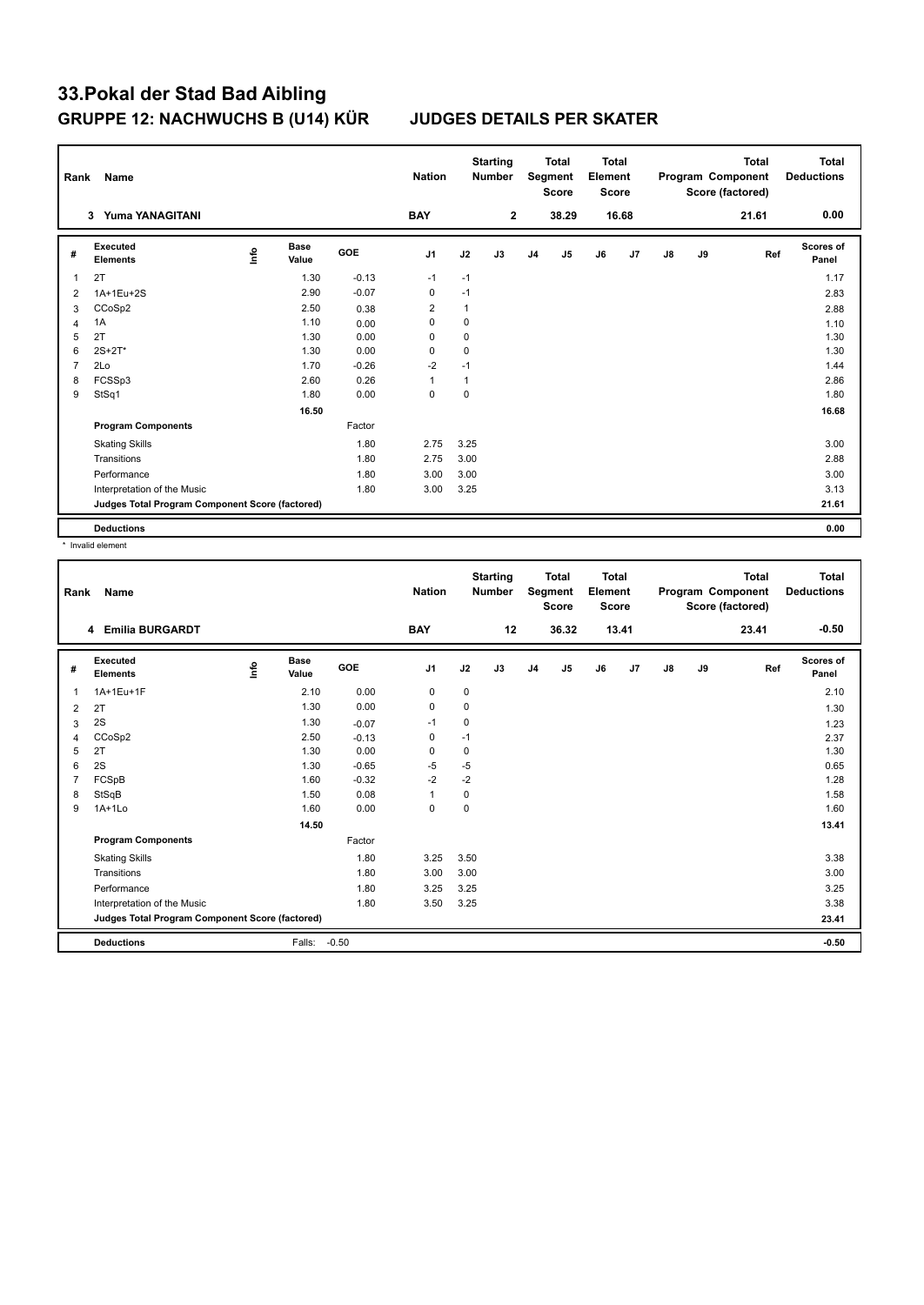| Rank           | Name                                            |      |                      |            | <b>Nation</b>  |             | <b>Starting</b><br><b>Number</b> |                | <b>Total</b><br>Segment<br><b>Score</b> | <b>Total</b><br>Element<br><b>Score</b> |                |    |    | <b>Total</b><br>Program Component<br>Score (factored) | Total<br><b>Deductions</b> |
|----------------|-------------------------------------------------|------|----------------------|------------|----------------|-------------|----------------------------------|----------------|-----------------------------------------|-----------------------------------------|----------------|----|----|-------------------------------------------------------|----------------------------|
|                | <b>Isabell MEIER</b><br>5                       |      |                      |            | <b>BAY</b>     |             | 8                                |                | 36.19                                   |                                         | 16.16          |    |    | 20.03                                                 | 0.00                       |
| #              | Executed<br><b>Elements</b>                     | ١nfo | <b>Base</b><br>Value | <b>GOE</b> | J <sub>1</sub> | J2          | J3                               | J <sub>4</sub> | J <sub>5</sub>                          | J6                                      | J <sub>7</sub> | J8 | J9 | Ref                                                   | <b>Scores of</b><br>Panel  |
| 1              | 2T                                              |      | 1.30                 | 0.00       | $\mathbf 0$    | $\mathbf 0$ |                                  |                |                                         |                                         |                |    |    |                                                       | 1.30                       |
| 2              | 2Lo<                                            |      | 1.36                 | $-0.27$    | $-2$           | $-2$        |                                  |                |                                         |                                         |                |    |    |                                                       | 1.09                       |
| 3              | 2S<                                             |      | 1.04                 | $-0.26$    | $-3$           | $-2$        |                                  |                |                                         |                                         |                |    |    |                                                       | 0.78                       |
| $\overline{4}$ | $1A+2Lo<$                                       |      | 2.46                 | $-0.34$    | $-3$           | $-2$        |                                  |                |                                         |                                         |                |    |    |                                                       | 2.12                       |
| 5              | CCoSp3                                          |      | 3.00                 | 0.15       | $\mathbf{1}$   | 0           |                                  |                |                                         |                                         |                |    |    |                                                       | 3.15                       |
| 6              | 2F<                                             |      | 1.44                 | $-0.29$    | $-2$           | $-2$        |                                  |                |                                         |                                         |                |    |    |                                                       | 1.15                       |
| $\overline{7}$ | 1A+1Eu+2S<                                      |      | 2.64                 | $-0.28$    | $-3$           | $-2$        |                                  |                |                                         |                                         |                |    |    |                                                       | 2.36                       |
| 8              | FCSSp1                                          |      | 1.90                 | $-0.29$    | $-1$           | $-2$        |                                  |                |                                         |                                         |                |    |    |                                                       | 1.61                       |
| 9              | StSq2                                           |      | 2.60                 | 0.00       | $\mathbf 0$    | $\mathbf 0$ |                                  |                |                                         |                                         |                |    |    |                                                       | 2.60                       |
|                |                                                 |      | 17.74                |            |                |             |                                  |                |                                         |                                         |                |    |    |                                                       | 16.16                      |
|                | <b>Program Components</b>                       |      |                      | Factor     |                |             |                                  |                |                                         |                                         |                |    |    |                                                       |                            |
|                | <b>Skating Skills</b>                           |      |                      | 1.80       | 3.00           | 3.00        |                                  |                |                                         |                                         |                |    |    |                                                       | 3.00                       |
|                | Transitions                                     |      |                      | 1.80       | 2.50           | 3.00        |                                  |                |                                         |                                         |                |    |    |                                                       | 2.75                       |
|                | Performance                                     |      |                      | 1.80       | 2.50           | 2.75        |                                  |                |                                         |                                         |                |    |    |                                                       | 2.63                       |
|                | Interpretation of the Music                     |      |                      | 1.80       | 2.75           | 2.75        |                                  |                |                                         |                                         |                |    |    |                                                       | 2.75                       |
|                | Judges Total Program Component Score (factored) |      |                      |            |                |             |                                  |                |                                         |                                         |                |    |    |                                                       | 20.03                      |
|                | <b>Deductions</b>                               |      |                      |            |                |             |                                  |                |                                         |                                         |                |    |    |                                                       | 0.00                       |

< Under-rotated jump

| 13.27<br><b>Lena LECHNER</b><br><b>BAY</b><br>11<br>32.63<br>19.36<br>6<br>Executed<br><b>Base</b><br>١nfo<br>GOE<br>J1<br>J2<br>J5<br>J6<br>J7<br>$\mathsf{J}8$<br>J9<br>J3<br>J <sub>4</sub><br>#<br><b>Elements</b><br>Value | 0.00<br><b>Scores of</b><br>Ref<br>Panel |
|---------------------------------------------------------------------------------------------------------------------------------------------------------------------------------------------------------------------------------|------------------------------------------|
|                                                                                                                                                                                                                                 |                                          |
|                                                                                                                                                                                                                                 |                                          |
| 1.10<br>0.00<br>$\mathbf 0$<br>$\mathbf 0$<br>1A<br>1                                                                                                                                                                           | 1.10                                     |
| 1.30<br>0.00<br>0<br>0<br>2S<br>2                                                                                                                                                                                               | 1.30                                     |
| $-2$<br>2Lo<<<br>0.50<br>$-2$<br>$-0.10$<br>3                                                                                                                                                                                   | 0.40                                     |
| FCSp1<br>1.90<br>$\mathbf{1}$<br>0<br>0.10<br>4                                                                                                                                                                                 | 2.00                                     |
| 1A+1Eu+2S<br>2.90<br>0.00<br>$-1$<br>$\mathbf{1}$<br>5                                                                                                                                                                          | 2.90                                     |
| 0.60<br>$-0.09$<br>$-2$<br>1Lz!<br>6<br>$-1$                                                                                                                                                                                    | 0.51                                     |
| $-3$<br>2F<<<br>$-0.15$<br>-3<br>0.50                                                                                                                                                                                           | 0.35                                     |
| CCoSp3<br>3.00<br>0.00<br>$\mathbf 0$<br>0<br>8                                                                                                                                                                                 | 3.00                                     |
| StSq1<br>$-0.09$<br>9<br>1.80<br>$-1$<br>0                                                                                                                                                                                      | 1.71                                     |
| 13.60                                                                                                                                                                                                                           | 13.27                                    |
| <b>Program Components</b><br>Factor                                                                                                                                                                                             |                                          |
| 1.80<br>2.75<br>3.00<br><b>Skating Skills</b>                                                                                                                                                                                   | 2.88                                     |
| Transitions<br>2.25<br>2.75<br>1.80                                                                                                                                                                                             | 2.50                                     |
| 2.50<br>Performance<br>1.80<br>2.75                                                                                                                                                                                             | 2.63                                     |
| 1.80<br>2.75<br>2.75<br>Interpretation of the Music                                                                                                                                                                             | 2.75                                     |
| Judges Total Program Component Score (factored)                                                                                                                                                                                 | 19.36                                    |
| <b>Deductions</b>                                                                                                                                                                                                               | 0.00                                     |

<< Downgraded jump ! Not clear edge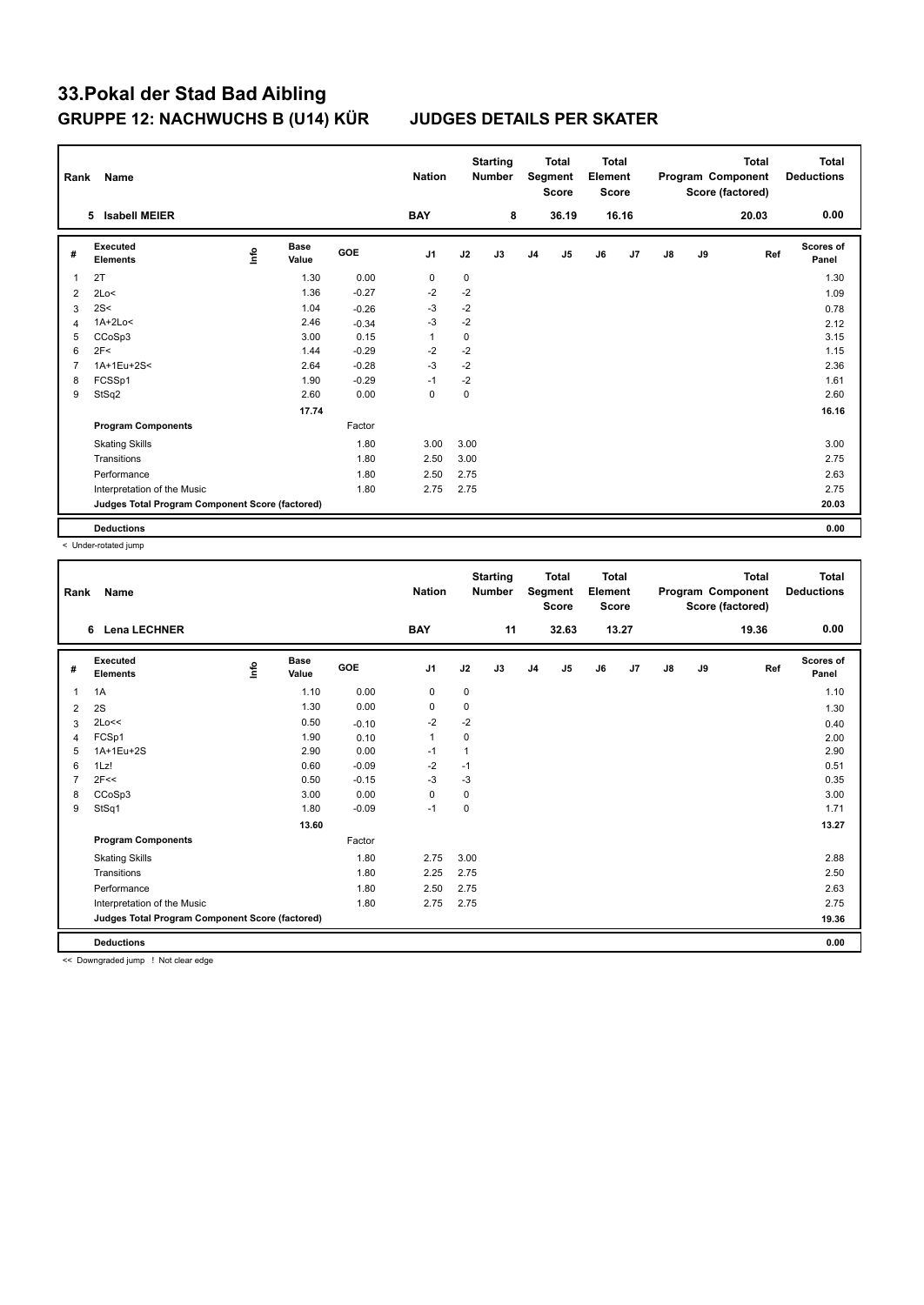| Rank           | Name                                            |      |                      |            | <b>Nation</b>  |             | <b>Starting</b><br><b>Number</b> |                | <b>Total</b><br>Segment<br><b>Score</b> | Total<br>Element<br><b>Score</b> |                |               |    | <b>Total</b><br>Program Component<br>Score (factored) | Total<br><b>Deductions</b> |
|----------------|-------------------------------------------------|------|----------------------|------------|----------------|-------------|----------------------------------|----------------|-----------------------------------------|----------------------------------|----------------|---------------|----|-------------------------------------------------------|----------------------------|
|                | <b>Anastasia HETTICH</b><br>$\overline{7}$      |      |                      |            | <b>BAY</b>     |             | $\overline{7}$                   |                | 32.19                                   |                                  | 13.55          |               |    | 19.14                                                 | $-0.50$                    |
| #              | Executed<br><b>Elements</b>                     | ١nfo | <b>Base</b><br>Value | <b>GOE</b> | J <sub>1</sub> | J2          | J3                               | J <sub>4</sub> | J5                                      | J6                               | J <sub>7</sub> | $\mathsf{J}8$ | J9 | Ref                                                   | <b>Scores of</b><br>Panel  |
| $\overline{1}$ | 2F<                                             |      | 1.44                 | $-0.29$    | $-2$           | $-2$        |                                  |                |                                         |                                  |                |               |    |                                                       | 1.15                       |
| 2              | 1A+1Lo+SEQ+1Lo*                                 |      | 1.28                 | $-0.28$    | $-2$           | $-3$        |                                  |                |                                         |                                  |                |               |    |                                                       | 1.00                       |
| 3              | CCoSp2                                          |      | 2.50                 | 0.25       | $\mathbf{1}$   | 1           |                                  |                |                                         |                                  |                |               |    |                                                       | 2.75                       |
| 4              | StSq2                                           |      | 2.60                 | 0.13       | 0              | 1           |                                  |                |                                         |                                  |                |               |    |                                                       | 2.73                       |
| 5              | 2Loq                                            |      | 1.70                 | $-0.17$    | $-1$           | $-1$        |                                  |                |                                         |                                  |                |               |    |                                                       | 1.53                       |
| 6              | $2Lz$ !<                                        |      | 1.68                 | $-0.84$    | $-5$           | -5          |                                  |                |                                         |                                  |                |               |    |                                                       | 0.84                       |
| $\overline{7}$ | 2S<                                             |      | 1.04                 | $-0.16$    | $-2$           | $-1$        |                                  |                |                                         |                                  |                |               |    |                                                       | 0.88                       |
| 8              | 2T <                                            |      | 1.04                 | $-0.37$    | $-4$           | -3          |                                  |                |                                         |                                  |                |               |    |                                                       | 0.67                       |
| 9              | FCSSp1                                          |      | 1.90                 | 0.10       | $\mathbf{1}$   | $\mathbf 0$ |                                  |                |                                         |                                  |                |               |    |                                                       | 2.00                       |
|                |                                                 |      | 15.18                |            |                |             |                                  |                |                                         |                                  |                |               |    |                                                       | 13.55                      |
|                | <b>Program Components</b>                       |      |                      | Factor     |                |             |                                  |                |                                         |                                  |                |               |    |                                                       |                            |
|                | <b>Skating Skills</b>                           |      |                      | 1.80       | 2.75           | 2.75        |                                  |                |                                         |                                  |                |               |    |                                                       | 2.75                       |
|                | Transitions                                     |      |                      | 1.80       | 2.75           | 2.50        |                                  |                |                                         |                                  |                |               |    |                                                       | 2.63                       |
|                | Performance                                     |      |                      | 1.80       | 2.50           | 2.75        |                                  |                |                                         |                                  |                |               |    |                                                       | 2.63                       |
|                | Interpretation of the Music                     |      |                      | 1.80       | 2.50           | 2.75        |                                  |                |                                         |                                  |                |               |    |                                                       | 2.63                       |
|                | Judges Total Program Component Score (factored) |      |                      |            |                |             |                                  |                |                                         |                                  |                |               |    |                                                       | 19.14                      |
|                | <b>Deductions</b>                               |      | Falls:               | $-0.50$    |                |             |                                  |                |                                         |                                  |                |               |    |                                                       | $-0.50$                    |

< Under-rotated jump \* Invalid element ! Not clear edge q Jump landed on the quarter

| Rank | <b>Name</b>                                     |      |                      |         | <b>Nation</b> |      | <b>Starting</b><br><b>Number</b> |                | <b>Total</b><br>Segment<br><b>Score</b> | <b>Total</b><br>Element<br><b>Score</b> |       |               |    | <b>Total</b><br>Program Component<br>Score (factored) | <b>Total</b><br><b>Deductions</b> |
|------|-------------------------------------------------|------|----------------------|---------|---------------|------|----------------------------------|----------------|-----------------------------------------|-----------------------------------------|-------|---------------|----|-------------------------------------------------------|-----------------------------------|
|      | Veronika OSWALD<br>8                            |      |                      |         | <b>BAY</b>    |      | 15                               |                | 31.98                                   |                                         | 14.20 |               |    | 17.78                                                 | 0.00                              |
| #    | Executed<br><b>Elements</b>                     | ١nfo | <b>Base</b><br>Value | GOE     | J1            | J2   | J3                               | J <sub>4</sub> | J5                                      | J6                                      | J7    | $\mathsf{J}8$ | J9 | Ref                                                   | <b>Scores of</b><br>Panel         |
| 1    | 1A+1Lo+2Lo                                      |      | 3.30                 | $-0.34$ | $-2$          | $-2$ |                                  |                |                                         |                                         |       |               |    |                                                       | 2.96                              |
| 2    | 2S                                              |      | 1.30                 | $-0.13$ | $-1$          | $-1$ |                                  |                |                                         |                                         |       |               |    |                                                       | 1.17                              |
| 3    | 1Lz                                             |      | 0.60                 | 0.00    | $\mathbf 0$   | 0    |                                  |                |                                         |                                         |       |               |    |                                                       | 0.60                              |
| 4    | 1F                                              |      | 0.50                 | 0.00    | 0             | 0    |                                  |                |                                         |                                         |       |               |    |                                                       | 0.50                              |
| 5    | $1Lz+1T$                                        |      | 1.00                 | $-0.03$ | $-1$          | 0    |                                  |                |                                         |                                         |       |               |    |                                                       | 0.97                              |
| 6    | FSSp3                                           |      | 2.60                 | 0.00    | 0             | 0    |                                  |                |                                         |                                         |       |               |    |                                                       | 2.60                              |
| 7    | 1A                                              |      | 1.10                 | 0.00    | $\Omega$      | 0    |                                  |                |                                         |                                         |       |               |    |                                                       | 1.10                              |
| 8    | StSq1                                           |      | 1.80                 | 0.00    | $\Omega$      | 0    |                                  |                |                                         |                                         |       |               |    |                                                       | 1.80                              |
| 9    | CCoSp2                                          |      | 2.50                 | 0.00    | $\mathbf 0$   | 0    |                                  |                |                                         |                                         |       |               |    |                                                       | 2.50                              |
|      |                                                 |      | 14.70                |         |               |      |                                  |                |                                         |                                         |       |               |    |                                                       | 14.20                             |
|      | <b>Program Components</b>                       |      |                      | Factor  |               |      |                                  |                |                                         |                                         |       |               |    |                                                       |                                   |
|      | <b>Skating Skills</b>                           |      |                      | 1.80    | 2.50          | 2.50 |                                  |                |                                         |                                         |       |               |    |                                                       | 2.50                              |
|      | Transitions                                     |      |                      | 1.80    | 2.50          | 2.25 |                                  |                |                                         |                                         |       |               |    |                                                       | 2.38                              |
|      | Performance                                     |      |                      | 1.80    | 2.50          | 2.50 |                                  |                |                                         |                                         |       |               |    |                                                       | 2.50                              |
|      | Interpretation of the Music                     |      |                      | 1.80    | 2.50          | 2.50 |                                  |                |                                         |                                         |       |               |    |                                                       | 2.50                              |
|      | Judges Total Program Component Score (factored) |      |                      |         |               |      |                                  |                |                                         |                                         |       |               |    |                                                       | 17.78                             |
|      | <b>Deductions</b>                               |      |                      |         |               |      |                                  |                |                                         |                                         |       |               |    |                                                       | 0.00                              |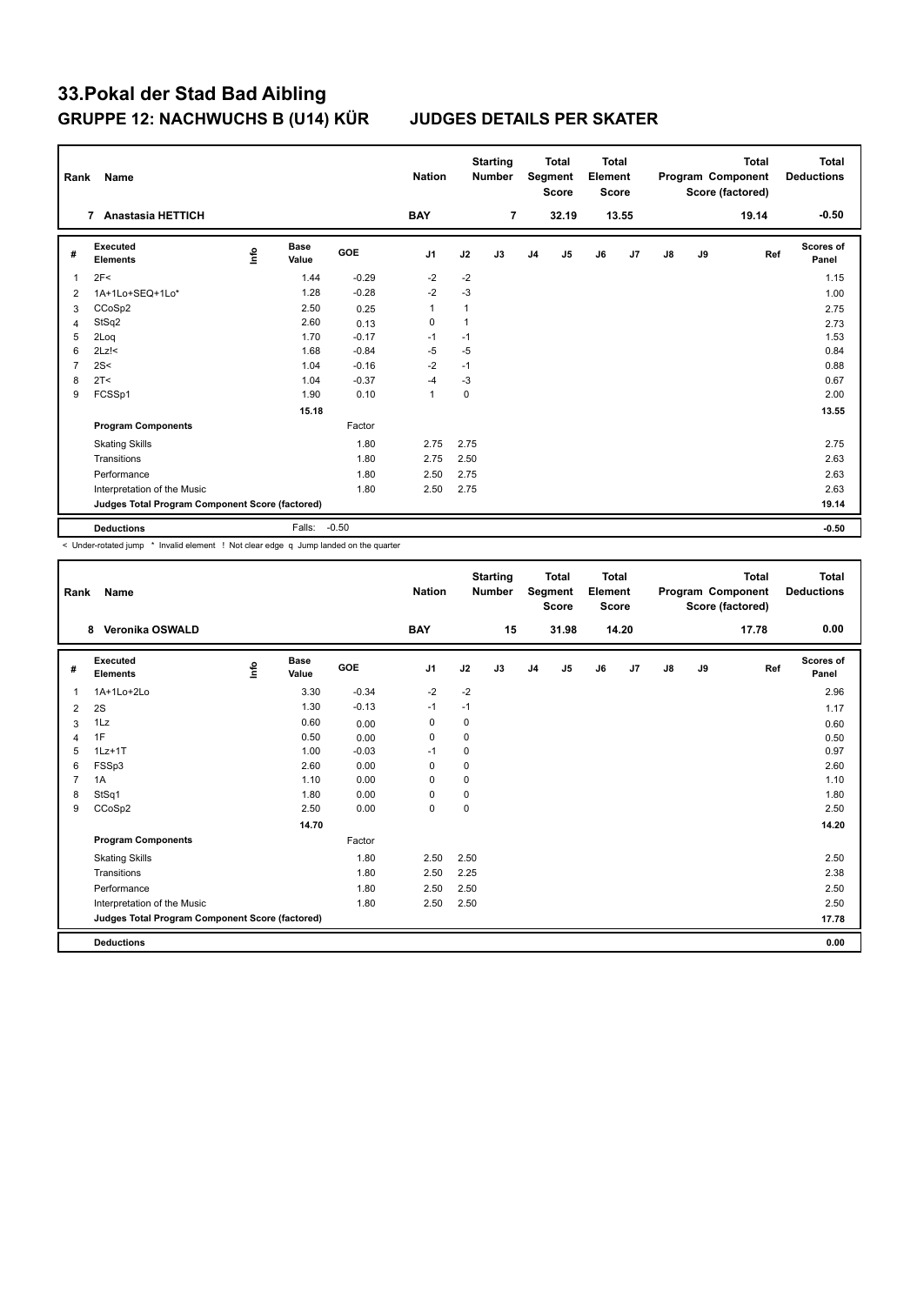| Rank                           | Name                                            |      |                      |              | <b>Nation</b>  |              | <b>Starting</b><br><b>Number</b> |                | <b>Total</b><br>Segment<br><b>Score</b> | <b>Total</b><br>Element<br><b>Score</b> |       |    |    | Program Component<br>Score (factored) | <b>Total</b> | <b>Total</b><br><b>Deductions</b> |
|--------------------------------|-------------------------------------------------|------|----------------------|--------------|----------------|--------------|----------------------------------|----------------|-----------------------------------------|-----------------------------------------|-------|----|----|---------------------------------------|--------------|-----------------------------------|
|                                | 9 Helena DÜRR                                   |      |                      |              | <b>BAY</b>     |              | 5                                |                | 31.86                                   |                                         | 13.85 |    |    | 18.01                                 |              | 0.00                              |
| #                              | Executed<br><b>Elements</b>                     | Life | Base<br>Value        | GOE          | J <sub>1</sub> | J2           | J3                               | J <sub>4</sub> | J5                                      | J6                                      | J7    | J8 | J9 |                                       | Ref          | Scores of<br>Panel                |
| $\mathbf{1}$                   | 1A+1Lo+2Lo                                      |      | 3.30                 | $-0.09$      | $-1$           | $\mathbf 0$  |                                  |                |                                         |                                         |       |    |    |                                       |              | 3.21                              |
| $\overline{2}$                 | 1A                                              |      | 1.10                 | 0.00         | $\mathbf 0$    | 0            |                                  |                |                                         |                                         |       |    |    |                                       |              | 1.10                              |
| 3                              | CCoSp3                                          |      | 3.00                 | 0.15         | 0              | $\mathbf{1}$ |                                  |                |                                         |                                         |       |    |    |                                       |              | 3.15                              |
| $\overline{4}$                 | 2S                                              |      | 1.30                 | $-0.07$      | 0              | $-1$         |                                  |                |                                         |                                         |       |    |    |                                       |              | 1.23                              |
| 5                              | $1F+1T$                                         |      | 0.90                 | 0.00         | $\mathbf 0$    | $\mathbf 0$  |                                  |                |                                         |                                         |       |    |    |                                       |              | 0.90                              |
| 6                              | FCSpB                                           |      | 1.60                 | $-0.24$      | $-2$           | $-1$         |                                  |                |                                         |                                         |       |    |    |                                       |              | 1.36                              |
| $\overline{7}$                 | 1F                                              |      | 0.50                 | 0.00         | $\mathbf 0$    | $\mathbf 0$  |                                  |                |                                         |                                         |       |    |    |                                       |              | 0.50                              |
| 8                              | 1Lz                                             |      | 0.60                 | 0.00         | $\mathbf 0$    | $\pmb{0}$    |                                  |                |                                         |                                         |       |    |    |                                       |              | 0.60                              |
| 9                              | StSq1                                           |      | 1.80                 | 0.00         | $\Omega$       | 0            |                                  |                |                                         |                                         |       |    |    |                                       |              | 1.80                              |
|                                |                                                 |      | 14.10                |              |                |              |                                  |                |                                         |                                         |       |    |    |                                       |              | 13.85                             |
|                                | <b>Program Components</b>                       |      |                      | Factor       |                |              |                                  |                |                                         |                                         |       |    |    |                                       |              |                                   |
|                                | <b>Skating Skills</b>                           |      |                      | 1.80         | 2.50           | 2.75         |                                  |                |                                         |                                         |       |    |    |                                       |              | 2.63                              |
|                                | Transitions                                     |      |                      | 1.80         | 2.25           | 2.50         |                                  |                |                                         |                                         |       |    |    |                                       |              | 2.38                              |
|                                | Performance                                     |      |                      | 1.80         | 2.50           | 2.50         |                                  |                |                                         |                                         |       |    |    |                                       |              | 2.50                              |
|                                | Interpretation of the Music                     |      |                      | 1.80         | 2.50           | 2.50         |                                  |                |                                         |                                         |       |    |    |                                       |              | 2.50                              |
|                                | Judges Total Program Component Score (factored) |      |                      |              |                |              |                                  |                |                                         |                                         |       |    |    |                                       |              | 18.01                             |
|                                | <b>Deductions</b>                               |      |                      |              |                |              |                                  |                |                                         |                                         |       |    |    |                                       |              | 0.00                              |
|                                |                                                 |      |                      |              |                |              |                                  |                |                                         |                                         |       |    |    |                                       |              |                                   |
|                                |                                                 |      |                      |              |                |              |                                  |                |                                         |                                         |       |    |    |                                       |              |                                   |
| Rank                           | Name                                            |      |                      |              | <b>Nation</b>  |              | <b>Starting</b><br><b>Number</b> |                | <b>Total</b><br><b>Segment</b><br>Score | <b>Total</b><br>Element<br>Score        |       |    |    | Program Component<br>Score (factored) | <b>Total</b> | <b>Total</b><br><b>Deductions</b> |
|                                | 10 Celina DÄFFINGER                             |      |                      |              | <b>BAY</b>     |              | 17                               |                | 30.26                                   |                                         | 11.45 |    |    | 19.81                                 |              | $-1.00$                           |
| #                              | <b>Executed</b><br><b>Elements</b>              | lnfo | <b>Base</b><br>Value | GOE          | J1             | J2           | J3                               | J <sub>4</sub> | J5                                      | J6                                      | J7    | J8 | J9 |                                       | Ref          | Scores of<br>Panel                |
| $\mathbf{1}$                   | 1A+1Lo+1T                                       |      | 2.00                 | 0.00         | $\mathbf 0$    | $\pmb{0}$    |                                  |                |                                         |                                         |       |    |    |                                       |              |                                   |
|                                |                                                 |      | 1.30                 | $-0.65$      | $-5$           | $-5$         |                                  |                |                                         |                                         |       |    |    |                                       |              | 2.00                              |
| $\overline{\mathbf{c}}$        | 2Sq<br>1Lz                                      |      | 0.60                 |              | $\mathbf 0$    | 0            |                                  |                |                                         |                                         |       |    |    |                                       |              | 0.65                              |
| $\mathbf{3}$<br>$\overline{4}$ | CCoSp2                                          |      | 2.50                 | 0.00<br>0.00 | 0              | 0            |                                  |                |                                         |                                         |       |    |    |                                       |              | 0.60<br>2.50                      |
| $\sqrt{5}$                     | StSqB                                           |      | 1.50                 | 0.00         | $\mathbf 0$    | $\pmb{0}$    |                                  |                |                                         |                                         |       |    |    |                                       |              | 1.50                              |
| 6                              | 2S                                              |      | 1.30                 | $-0.65$      | $-5$           | $-5$         |                                  |                |                                         |                                         |       |    |    |                                       |              | 0.65                              |
| $\overline{7}$                 | 1A                                              |      | 1.10                 | 0.00         | $\mathbf 0$    | $\pmb{0}$    |                                  |                |                                         |                                         |       |    |    |                                       |              | 1.10                              |
| 8                              | 1Lz+1Lo                                         |      | 1.10                 | 0.00         | $\mathbf 0$    | $\mathbf 0$  |                                  |                |                                         |                                         |       |    |    |                                       |              | 1.10                              |
| 9                              | FSSp1V                                          |      | 1.50                 | $-0.15$      | $-1$           | $-1$         |                                  |                |                                         |                                         |       |    |    |                                       |              | 1.35                              |
|                                |                                                 |      | 12.90                |              |                |              |                                  |                |                                         |                                         |       |    |    |                                       |              | 11.45                             |
|                                | <b>Program Components</b>                       |      |                      | Factor       |                |              |                                  |                |                                         |                                         |       |    |    |                                       |              |                                   |
|                                | <b>Skating Skills</b>                           |      |                      | 1.80         | 2.75           | 3.00         |                                  |                |                                         |                                         |       |    |    |                                       |              | 2.88                              |
|                                | Transitions                                     |      |                      | 1.80         | 2.75           | 2.75         |                                  |                |                                         |                                         |       |    |    |                                       |              | 2.75                              |
|                                | Performance                                     |      |                      | 1.80         | 2.75           | 2.75         |                                  |                |                                         |                                         |       |    |    |                                       |              | 2.75                              |
|                                | Interpretation of the Music                     |      |                      | 1.80         | 2.75           | 2.50         |                                  |                |                                         |                                         |       |    |    |                                       |              | 2.63                              |
|                                | Judges Total Program Component Score (factored) |      |                      |              |                |              |                                  |                |                                         |                                         |       |    |    |                                       |              | 19.81                             |

q Jump landed on the quarter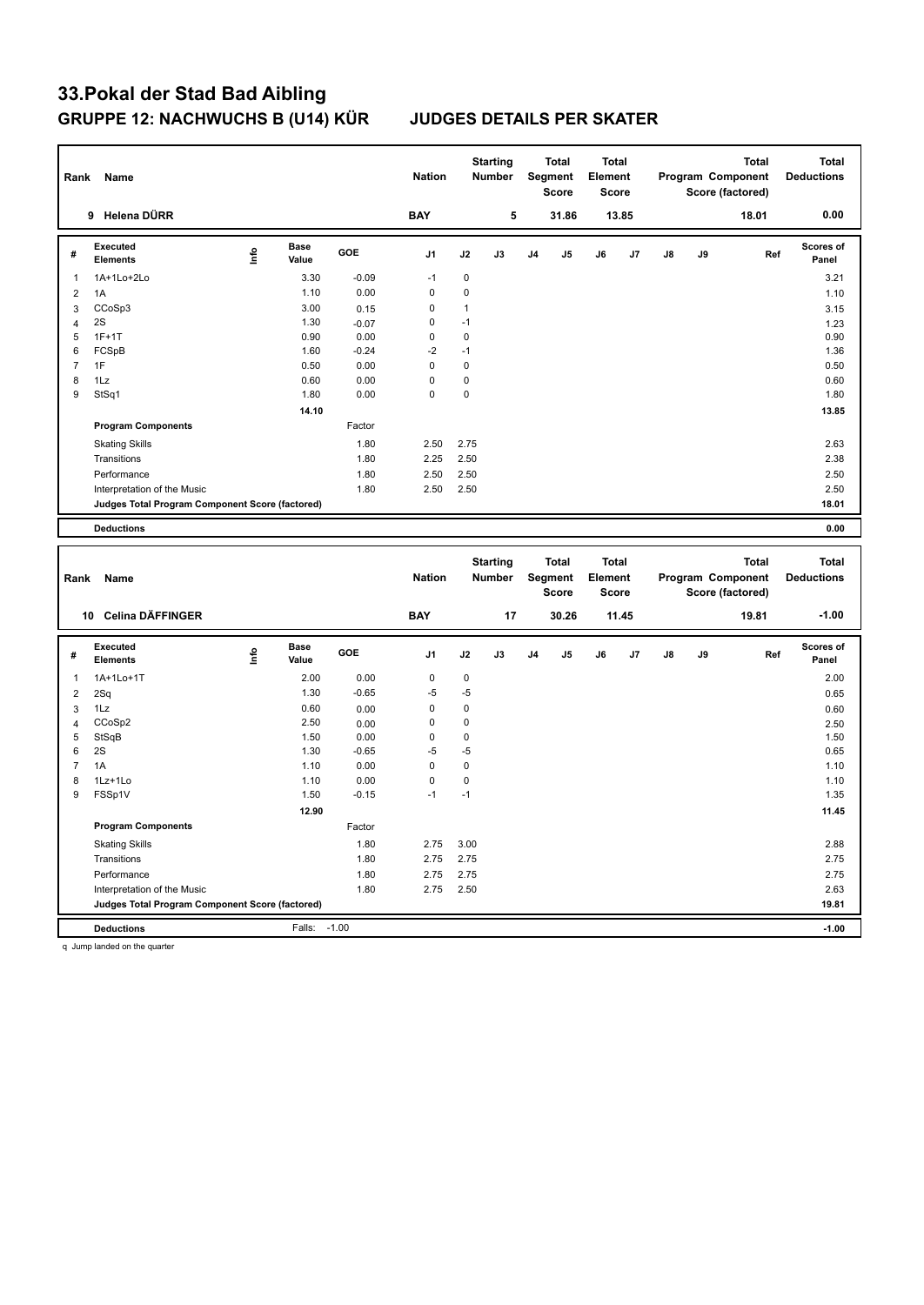| Rank           | Name                                            |      |                      |            | <b>Nation</b>  |             | <b>Starting</b><br><b>Number</b> |                | <b>Total</b><br>Segment<br><b>Score</b> | <b>Total</b><br>Element<br><b>Score</b> |       |    |    | <b>Total</b><br>Program Component<br>Score (factored) | Total<br><b>Deductions</b> |
|----------------|-------------------------------------------------|------|----------------------|------------|----------------|-------------|----------------------------------|----------------|-----------------------------------------|-----------------------------------------|-------|----|----|-------------------------------------------------------|----------------------------|
|                | <b>Daria KLINCH</b><br>11                       |      |                      |            | <b>BAY</b>     |             | 14                               |                | 29.44                                   |                                         | 11.03 |    |    | 18.91                                                 | $-0.50$                    |
| #              | Executed<br><b>Elements</b>                     | lnfo | <b>Base</b><br>Value | <b>GOE</b> | J <sub>1</sub> | J2          | J3                               | J <sub>4</sub> | J5                                      | J6                                      | J7    | J8 | J9 | Ref                                                   | Scores of<br>Panel         |
| 1              | 1Lo+2Lo                                         |      | 2.20                 | $-0.85$    | $-5$           | $-5$        |                                  |                |                                         |                                         |       |    |    |                                                       | 1.35                       |
| $\overline{2}$ | $1A+1Lo$                                        |      | 1.60                 | 0.00       | 0              | 0           |                                  |                |                                         |                                         |       |    |    |                                                       | 1.60                       |
| 3              | 2Sq                                             |      | 1.30                 | $-0.13$    | $-1$           | $-1$        |                                  |                |                                         |                                         |       |    |    |                                                       | 1.17                       |
| $\overline{4}$ | FCSSpBV                                         |      | 1.20                 | $-0.18$    | $-2$           | $-1$        |                                  |                |                                         |                                         |       |    |    |                                                       | 1.02                       |
| 5              | 1F                                              |      | 0.50                 | 0.00       | 0              | 0           |                                  |                |                                         |                                         |       |    |    |                                                       | 0.50                       |
| 6              | 2S                                              |      | 1.30                 | $-0.07$    | $\mathbf 0$    | $-1$        |                                  |                |                                         |                                         |       |    |    |                                                       | 1.23                       |
| 7              | StSqB                                           |      | 1.50                 | $-0.08$    | $-1$           | 0           |                                  |                |                                         |                                         |       |    |    |                                                       | 1.42                       |
| 8              | CCoSp1V                                         |      | 1.50                 | 0.08       | $\overline{1}$ | 0           |                                  |                |                                         |                                         |       |    |    |                                                       | 1.58                       |
| 9              | 1A                                              |      | 1.10                 | 0.06       | $\overline{1}$ | $\mathbf 0$ |                                  |                |                                         |                                         |       |    |    |                                                       | 1.16                       |
|                |                                                 |      | 12.20                |            |                |             |                                  |                |                                         |                                         |       |    |    |                                                       | 11.03                      |
|                | <b>Program Components</b>                       |      |                      | Factor     |                |             |                                  |                |                                         |                                         |       |    |    |                                                       |                            |
|                | <b>Skating Skills</b>                           |      |                      | 1.80       | 2.75           | 2.75        |                                  |                |                                         |                                         |       |    |    |                                                       | 2.75                       |
|                | Transitions                                     |      |                      | 1.80       | 2.50           | 2.50        |                                  |                |                                         |                                         |       |    |    |                                                       | 2.50                       |
|                | Performance                                     |      |                      | 1.80       | 2.50           | 2.75        |                                  |                |                                         |                                         |       |    |    |                                                       | 2.63                       |
|                | Interpretation of the Music                     |      |                      | 1.80       | 2.75           | 2.50        |                                  |                |                                         |                                         |       |    |    |                                                       | 2.63                       |
|                | Judges Total Program Component Score (factored) |      |                      |            |                |             |                                  |                |                                         |                                         |       |    |    |                                                       | 18.91                      |
|                | <b>Deductions</b>                               |      | Falls:               | $-0.50$    |                |             |                                  |                |                                         |                                         |       |    |    |                                                       | $-0.50$                    |

q Jump landed on the quarter

| Rank | Name                                            |   |                      |         | <b>Nation</b>  |      | <b>Starting</b><br><b>Number</b> |    | <b>Total</b><br>Segment<br><b>Score</b> | <b>Total</b><br>Element<br><b>Score</b> |       |               |    | <b>Total</b><br>Program Component<br>Score (factored) | <b>Total</b><br><b>Deductions</b> |
|------|-------------------------------------------------|---|----------------------|---------|----------------|------|----------------------------------|----|-----------------------------------------|-----------------------------------------|-------|---------------|----|-------------------------------------------------------|-----------------------------------|
|      | Sophia PETROVSKAJA<br>12                        |   |                      |         | <b>BAY</b>     |      | 16                               |    | 28.29                                   |                                         | 11.55 |               |    | 18.24                                                 | $-1.50$                           |
| #    | Executed<br><b>Elements</b>                     | ۴ | <b>Base</b><br>Value | GOE     | J <sub>1</sub> | J2   | J3                               | J4 | J <sub>5</sub>                          | J6                                      | J7    | $\mathsf{J}8$ | J9 | Ref                                                   | <b>Scores of</b><br>Panel         |
| 1    | 2F                                              |   | 1.80                 | $-0.90$ | -5             | -5   |                                  |    |                                         |                                         |       |               |    |                                                       | 0.90                              |
| 2    | 2Lo                                             |   | 1.70                 | $-0.85$ | $-5$           | $-5$ |                                  |    |                                         |                                         |       |               |    |                                                       | 0.85                              |
| 3    | CCoSp1V                                         |   | 1.50                 | 0.15    | $\mathbf{1}$   | 1    |                                  |    |                                         |                                         |       |               |    |                                                       | 1.65                              |
| 4    | StSq2                                           |   | 2.60                 | 0.00    | 0              | 0    |                                  |    |                                         |                                         |       |               |    |                                                       | 2.60                              |
| 5    | 1F                                              |   | 0.50                 | 0.00    | 0              | 0    |                                  |    |                                         |                                         |       |               |    |                                                       | 0.50                              |
| 6    | 2Lo<                                            |   | 1.36                 | $-0.41$ | -3             | -3   |                                  |    |                                         |                                         |       |               |    |                                                       | 0.95                              |
| 7    | 1A+1Eu+2S<                                      |   | 2.64                 | $-0.39$ | $-4$           | $-3$ |                                  |    |                                         |                                         |       |               |    |                                                       | 2.25                              |
| 8    | 2T                                              |   | 1.30                 | $-0.65$ | $-5$           | $-5$ |                                  |    |                                         |                                         |       |               |    |                                                       | 0.65                              |
| 9    | FCSSpBV                                         |   | 1.20                 | 0.00    | 0              | 0    |                                  |    |                                         |                                         |       |               |    |                                                       | 1.20                              |
|      |                                                 |   | 14.60                |         |                |      |                                  |    |                                         |                                         |       |               |    |                                                       | 11.55                             |
|      | <b>Program Components</b>                       |   |                      | Factor  |                |      |                                  |    |                                         |                                         |       |               |    |                                                       |                                   |
|      | <b>Skating Skills</b>                           |   |                      | 1.80    | 2.50           | 2.75 |                                  |    |                                         |                                         |       |               |    |                                                       | 2.63                              |
|      | Transitions                                     |   |                      | 1.80    | 2.50           | 2.50 |                                  |    |                                         |                                         |       |               |    |                                                       | 2.50                              |
|      | Performance                                     |   |                      | 1.80    | 2.25           | 2.50 |                                  |    |                                         |                                         |       |               |    |                                                       | 2.38                              |
|      | Interpretation of the Music                     |   |                      | 1.80    | 2.75           | 2.50 |                                  |    |                                         |                                         |       |               |    |                                                       | 2.63                              |
|      | Judges Total Program Component Score (factored) |   |                      |         |                |      |                                  |    |                                         |                                         |       |               |    |                                                       | 18.24                             |
|      | <b>Deductions</b>                               |   | Falls:               | $-1.50$ |                |      |                                  |    |                                         |                                         |       |               |    |                                                       | $-1.50$                           |

< Under-rotated jump